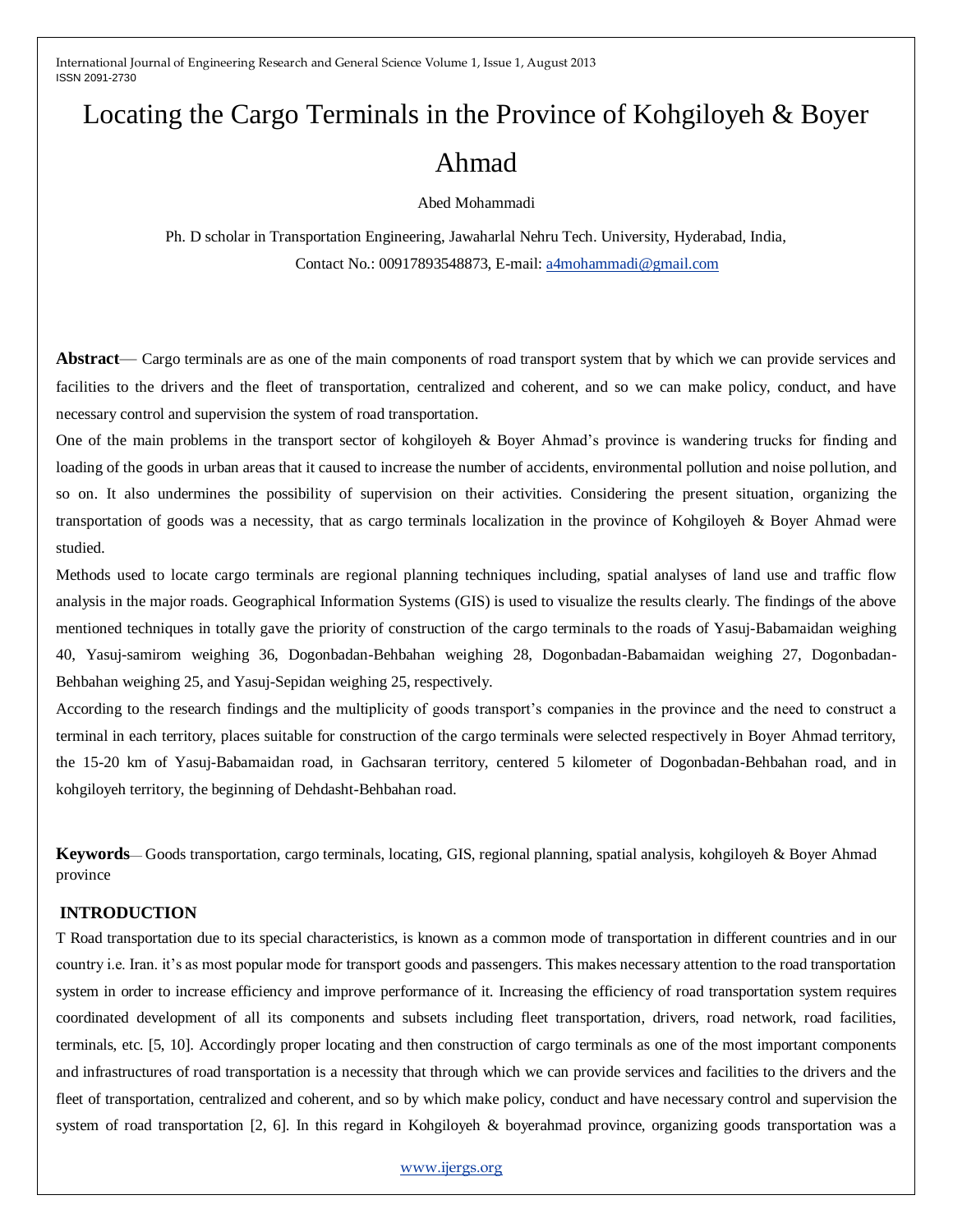necessity that as locating cargo terminals in Kohgiloyeh & boyerahmad province has been studied. Selecting an appropriate location for the project is very important. This requires extensive investment in projects that have been more sensitive [7]. In other words, incorrect locating of a project it means non-optimal use of investment and waste of time, manpower, investment and resources and ultimately inefficiency of the project. Since the construction of cargo terminals require large investment amounts and reaching to the expected goals at first degree is subject to its correct location, locating must be performed with high accuracy [8].

## **RESEARCH METHODOLOGY**

In this study to locate cargo terminals in the province of Kohgiloyeh & Boyer Ahmad we used the techniques of spatial analysis of land use and traffic flow analysis in the major roads that are most commonly used for regional planning [1]. Geographical Information Systems (GIS) is used to visualize the results clearly [3].

## *A.* **Spatial Analysis Of Land Uses At Regional Level**

In this method, variables and indicators that could help us to locate cargo terminals in the province of Kohgiloyeh & Boyer Ahmad, analytically were reviewed and analyzed that included: urban and rural centers of excellence (in terms of population growth), major centers of activity (agriculture, industry, mining, services), regional development roads, industrial poles, agricultural poles, and transportation road networks [1].

# *B.* **Traffic Flow Analysis**

In this method by surveying the traffic flow (with an emphasis on freight vehicles) on the road network of the province, by electronic devices that were installed in the road surface, can determine the priority of roads for construction of the cargo terminals [4]. In this study the results of the traffic flow for the year of 2009 has been used to analyzing the traffic flows of the roads.

#### **STUDY AREA**

The study area for this research is Kohgiloyeh & Boyer Ahmad province, a relatively small province in the southwest of Iran. Total length of road network of this province including highways, main roads, secondary roads, gravel roads, and other roads (excluding the urban roads) is 2373 kilometer (see figure 1).

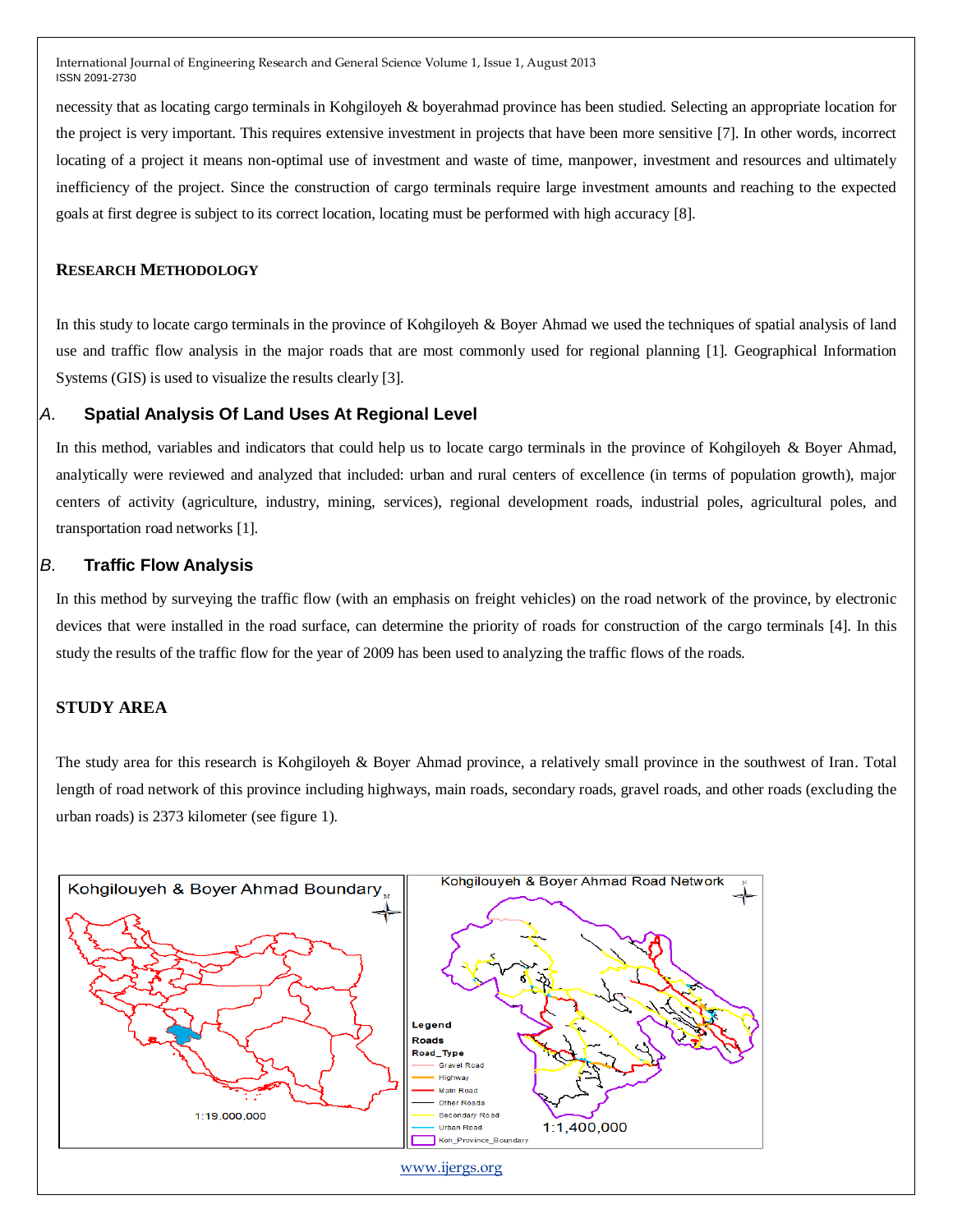Figure1: Map showing a) Boundary of the study area i.e. Kohgilouyeh & Boyer Ahmad province – Iran, b) Road network of the study area

Maps collected from different sources. Atlas of Iran road network collected from RMTO (Road Maintenance & Transportation Organization of Iran), scanned, Georeferenced, and used as a base map for digitizing the road network. Digitization of roads has done in Google earth based on Iran atlas of road network. Digitized maps are exported to ArcGIS 10.1 and the format is converted to shape file (.shp).

#### **RESULTS AND DISCUSSION**

According to the methods used for locating, the use of spatial analysis technique and traffic flow analysis technique, the following results were obtained:

## *A.* **Spatial Analysis Of The Uses At Regional Level**

## **Urban And Rural Centers Of Excellence**

From view point of the population growth in urban areas, most growth concentration has been placed in eastern and southern regions of the province, which in the meantime up to 2000 the greatest growth in urban areas occurred in the South, East and so in the provincial capital. Generally the cities Yasuj, Dogonbadan, and Dehdasht have a high potential of population growth. From the view point of population growth in rural areas, most concentration has been placed in the East, North and West of the province [9].

## **Major Activity Centers**

#### **Agricultural Centers**

 Major agricultural areas of the province have been developed in South and West of the Province (crops) and the North and East (garden products) that of which in the south of the province, lishter plain in Gachsaran territory and in the east of province, tourist area of Sisakht(capital of Dena territory) near Yasuj city can be mentioned [9].

#### **Industrial and Manufacturing Centers**

 From view point of industrial activities and industrial Estates, the most concentration of industries has placed in south of Yasuj city and in the Yasuj - Babamaidan road. After it the highest concentration of industries have settled in the West of Dogonbadan city and in the Dogonbadan - Behbahan road and after these two, the highest concentration of industries have placed in the West of dehdasht city and in the Dehdasht - Shahreza road (in the continuation of Dehdasht - Behbahan road). Meanwhile, the cement factory of Yasuj with the potential of daily production of 130 thousand tons of cement is located in the south of Yasuj city and in the 20th kilometer of Yasuj - Babamaidan road [12].

#### **Mining Centers**

 Major mines in the province have been distributed in the East, South and West of the province. As rubble and limestone mines exist in the East of Boyerahmad territory and gypsum mines exist in the South and West of Province i.e. Gachsaran and kohgilouyeh territories [12].

#### **Services**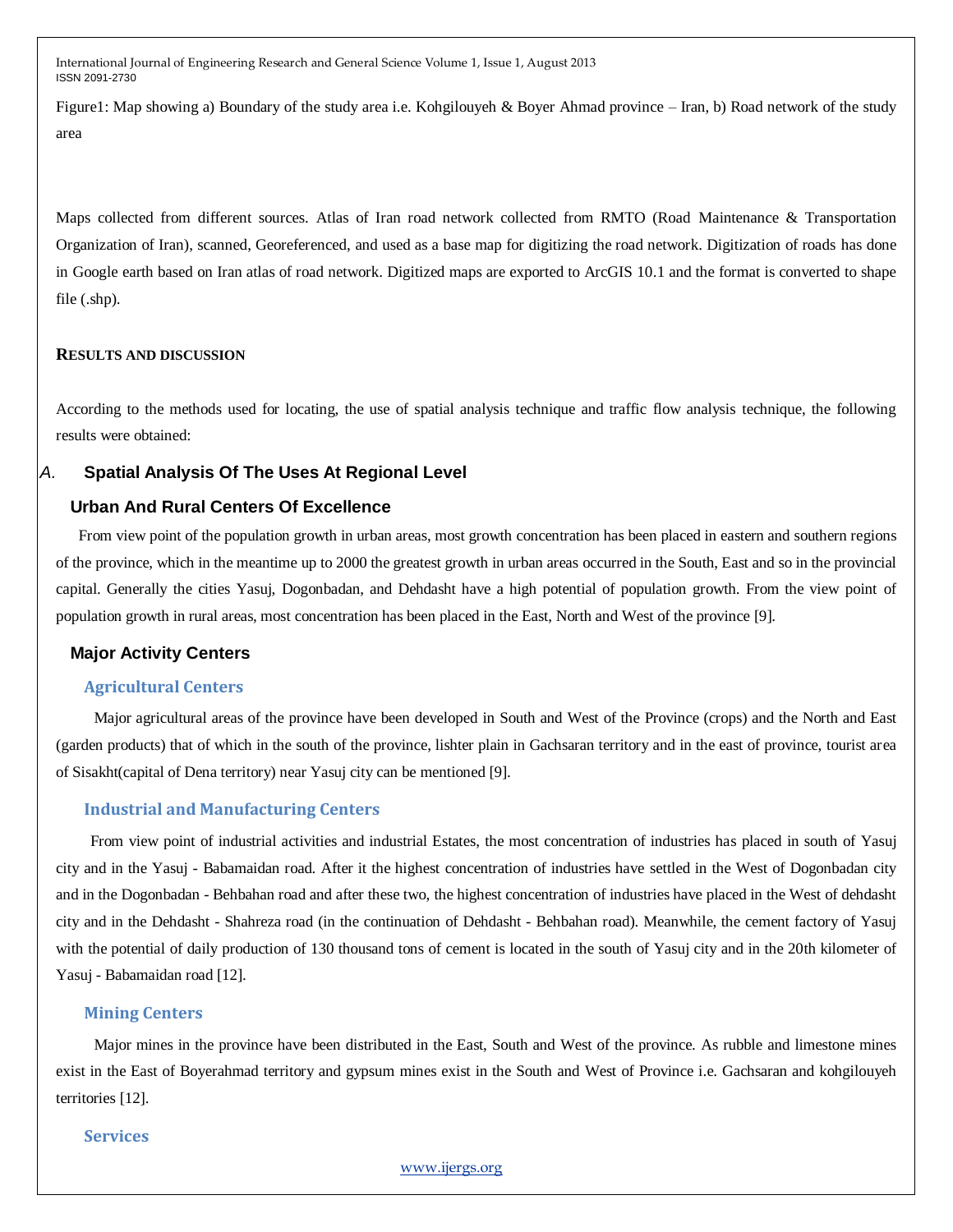In context of Premier services in the province, Yasuj city (provincial capital) and then, Dogonbadan and Dehdasht cities as poles of services and facilities are considered.

# **Ways of Development and Transportation**

 The main ways of development are Yasuj - Babamaidan, Yasuj - sepidan, Yasuj - samirom, Dogonbadan - Behbahan and Dehdasht - Behbahan roads that all are important to transportation in the province.

With assigning a weight to each of the above criteria and assigning the maximum weight of 20 for each road, the following results were obtained in relation to the major roads (Table 1).

| <b>Criteria</b><br>Road | Urban and<br>rural centers<br>of excellence | Agricultural<br>centers | Industrial<br>centers | Mining<br>centers | <b>Services</b> | <b>Total</b><br>Weight |
|-------------------------|---------------------------------------------|-------------------------|-----------------------|-------------------|-----------------|------------------------|
| Yasuj - Babamaidan      | 4                                           | 4                       | 4                     | 4                 | 4               | 20                     |
| Yasuj - Sepidan         | 4                                           | 3                       | 3                     | 3                 | $\overline{4}$  | 17                     |
| Yasuj - Samirom         | 4                                           | 3                       | 3                     | 4                 | 4               | 18                     |
| Dogonbadan-Babamaidan   | $\mathfrak{D}$                              | 1                       | $\overline{2}$        | 1                 | $\mathfrak{D}$  | 8                      |
| Dogonbadan - Behbahan   | $\overline{2}$                              | 3                       | $\overline{2}$        | $\overline{2}$    | 2               | 11                     |
| Dehdasht - Behbahan     | 3                                           | 2                       | $\overline{2}$        | $\overline{4}$    |                 | 12                     |

Table 1: Results for spatial analysis of the uses at regional level

# *B.* **Traffic Flow Analysis In The Roads**

Evaluation of traffic flow of freight vehicles in the roads of Kohgiloyeh & Boyer Ahmad province in 2009 and assigning a weight to each mentioned criteria in relation to major roads of the network, the following results were obtained [11](Table 2).

| Criteria<br>Road        | Flow of freight vehicles (vehicle-day) | Weight |
|-------------------------|----------------------------------------|--------|
| Yasuj - Babamaidan      | 1666                                   | 20     |
| Yasuj - Sepidan         | 655                                    | 8      |
| Yasuj - Samirom         | 1519                                   | 18     |
| Dogonbadan - Babamaidan | 1530                                   | 19     |
| Dogonbadan - Behbahan   | 1413                                   | 17     |
| Dehdasht - Behbahan     | 893                                    | 13     |

Table 2: Results for traffic flow analysis in the roads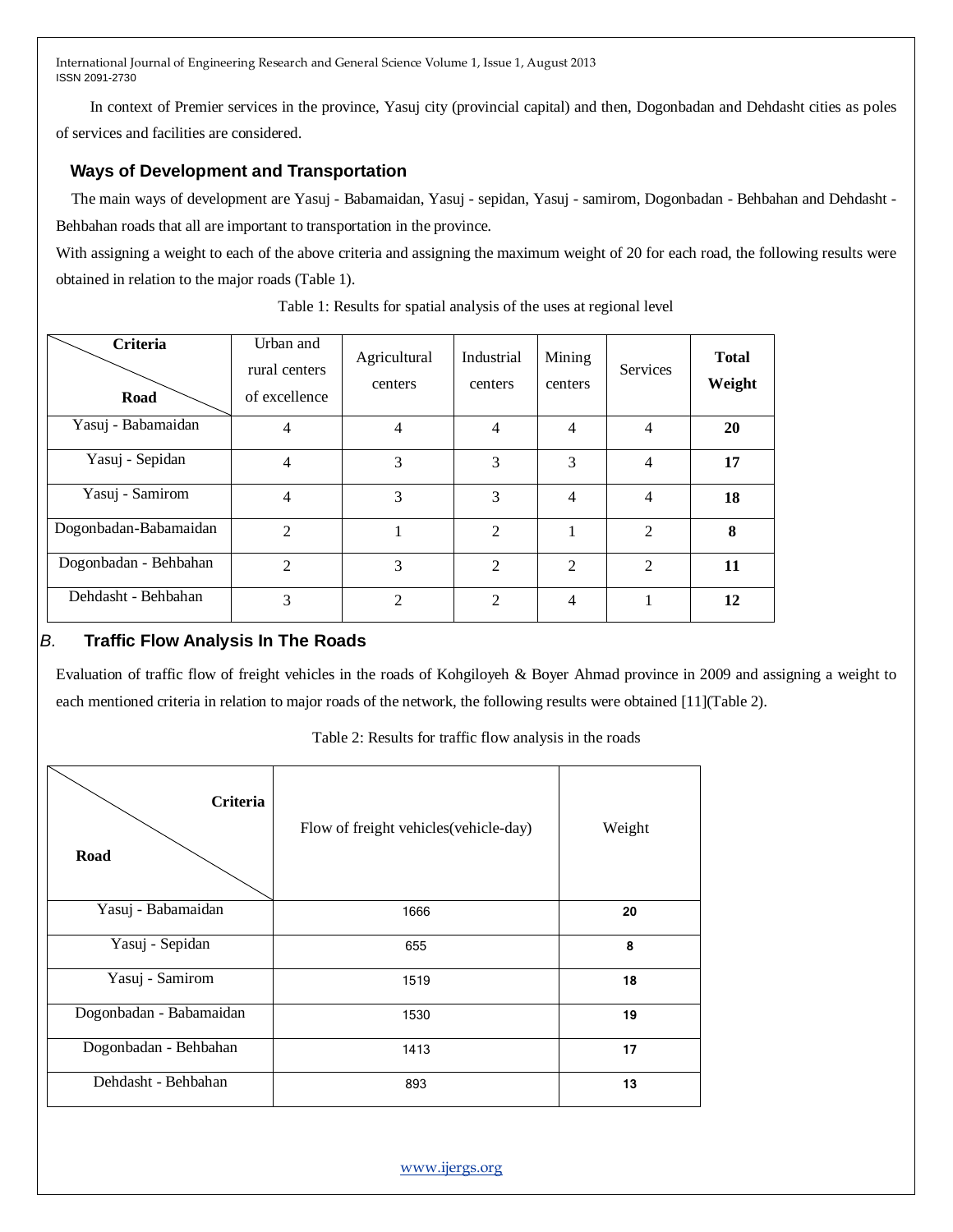The results are summarized in the traffic flow analysis in the roads and spatial analysis of land use techniques, gave the priority for construction of cargo terminals, respectively, to the Yasuj - Babamaidan, Yasuj - Samirom, Dogonbadan - Behbahan, Dogonbadan - Babamaidan, Dehdasht - Behbahan and Yasuj - Sepidan roads as the results are shown in table 3.

| Road                    | Cumulative Weight |  |  |
|-------------------------|-------------------|--|--|
| Yasuj - Babamaidan      | 40                |  |  |
| Yasuj - Sepidan         | 25                |  |  |
| Yasuj - Samirom         | 36                |  |  |
| Dogonbadan - Babamaidan | 27                |  |  |
| Dogonbadan - Behbahan   | 28                |  |  |
| Dehdasht - Behbahan     | 25                |  |  |

Table 3: Results for spatial analysis of the land use and traffic flow analysis in the roads together

#### **CONCLUSION**

According to the research findings and the multiplicity of goods transport companies in the province and the need to build a terminal in each territory, places suitable for the construction of cargo terminals are proposed as follows. (1) Major population centers, agricultural, industrial and ways of development and transportation, mostly ended to the capitals of territories in the province i.e. Yasuj, Dogonbadan and Dehdasht. So the priority for construction of cargo terminal is leading to this cities. (2) Among the cities mentioned above with regard to all properties described and the share of province's territories of the number of goods transport companies and institutions, the priority for construction of cargo terminal, respectively, are in the roads leading to Yasuj, Dogonbadan and Dehdasht cities. (3) Since the establishment of cargo terminal usually considered near the entrance of cities and industrial centers, agricultural centers, manufacturing centers and the roads with high traffic flow (freight fleet flow), so the site of construction of Yasuj's cargo terminal at 20th kilometer of Yasuj - Babamaidan road (nearby cement factory of Yasuj), the site for construction of Dogonbadan's cargo terminal at 5<sup>th</sup> kilometer of Dogonbadan - Behbahan road (adjacent to chaharbisheh's industrial town) and the site for construction of Dehdasht's cargo terminal at the beginning of Dehdasht - Behbahan road are proposed (see figures 2 to 4).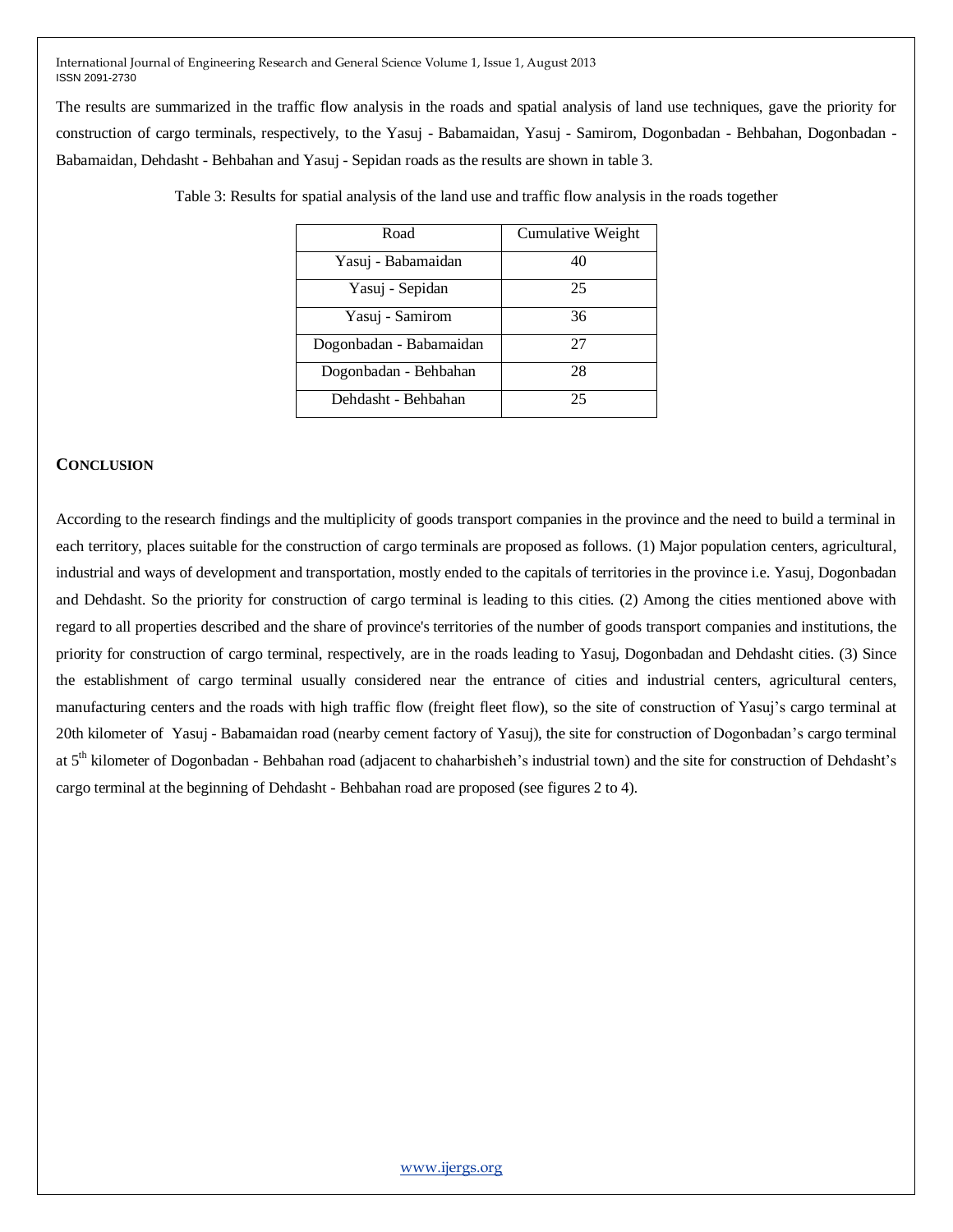

Figure 2: Map showing  $1^{st}$  priority for construction of cargo terminals in the study area i.e. Kohgilouyeh & Boyer Ahmad province –

Iran

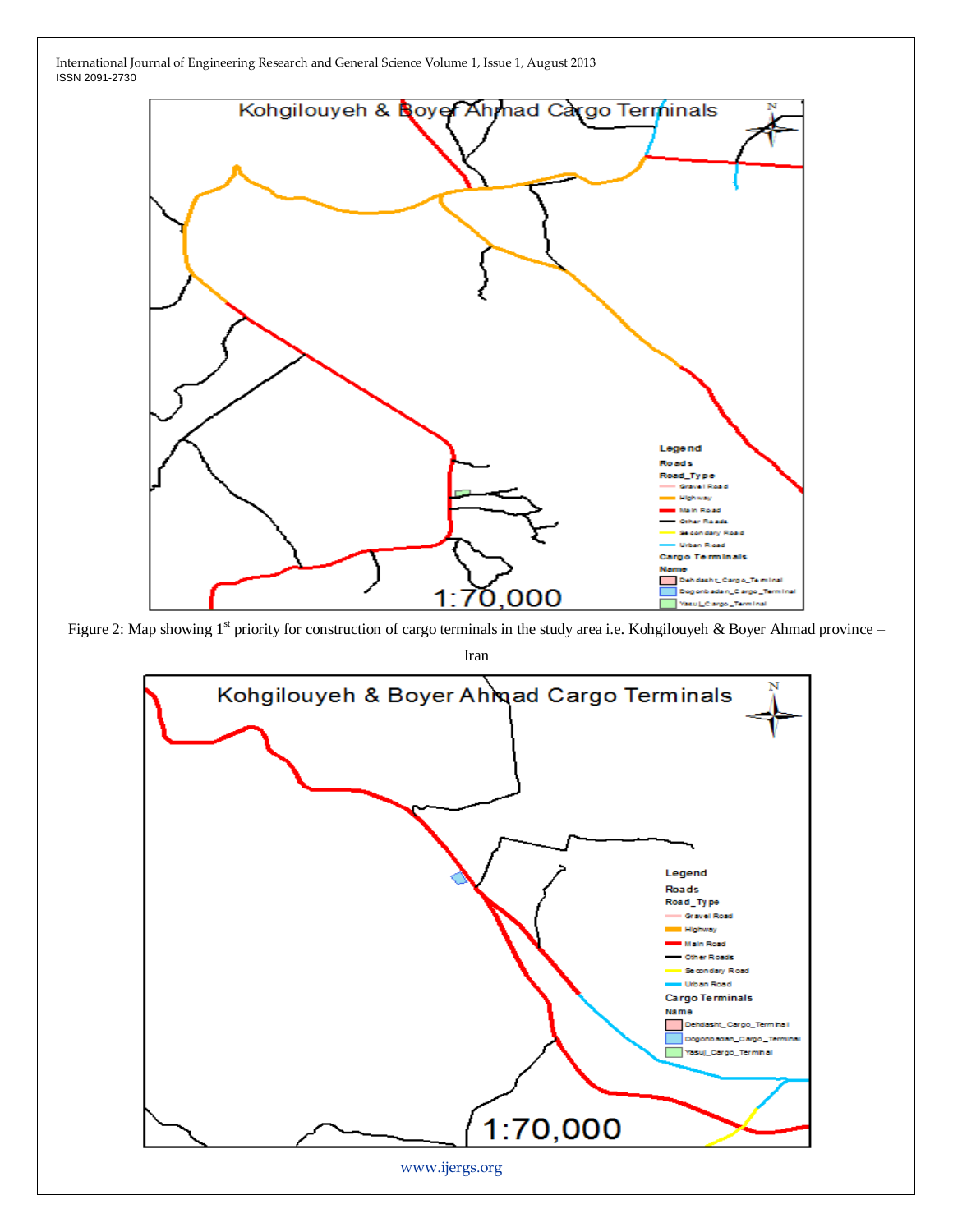Figure 3: Map showing  $2^{nd}$  priority for construction of cargo terminals in the study area i.e. Kohgilouyeh & Boyer Ahmad province –

Iran



Figure 4: Map showing  $3^{rd}$  priority for construction of cargo terminals in the study area i.e. Kohgilouyeh & Boyer Ahmad province – Iran

Construction of cargo terminals at these locations will cause the increment in efficiency of terminal, reduction of waste trade in the urban areas due to find and loading of goods, increment in traffic safety in urban areas and better responsibility to the transportation demand and finally transportation development in the province [3].

## **REFERENCES**

[1] Alan Geoffrey Wilson, "Urban and regional models in geography and planning", 1974.

[2] Alireza Solaimani, "The role and importance of cargo terminals in the road transportation", Publication of transportation & terminals organization of Tehran province, Iran, 1996.

[3] Fan, Shu, and Xu Ziqi, "A GIS-Based Production Management System for General Cargo Terminal and Realization of Visualization," Intelligent Computation Technology and Automation (ICICTA), 2010 International Conference on Vol. 1, IEEE, 2010. [4] Harold Greenberg, "An analysis of traffic flow." Operations research 7.1 (1959): 79-85.

[5] Office of information technology, "Annual report of road transportation", Publication of transportation & terminals organization of Iran, Iran, 2009.

[6] Portugal, Licinio da Silva, Andréa Vaz Morgado, and Orlando Lima Júnior. "Location of cargo terminals in metropolitan areas of developing countries: the Brazilian case." Journal of Transport Geography 19.4 (2011): 900-910.

[7] Public joint stock company of cargo terminals, "Objectives, characteristics, and performance of cargo terminals", Iran, 1988.

[8] Public joint stock company of cargo terminals, "A general insight of public cargo terminals in IRAN", Iran, 1993.